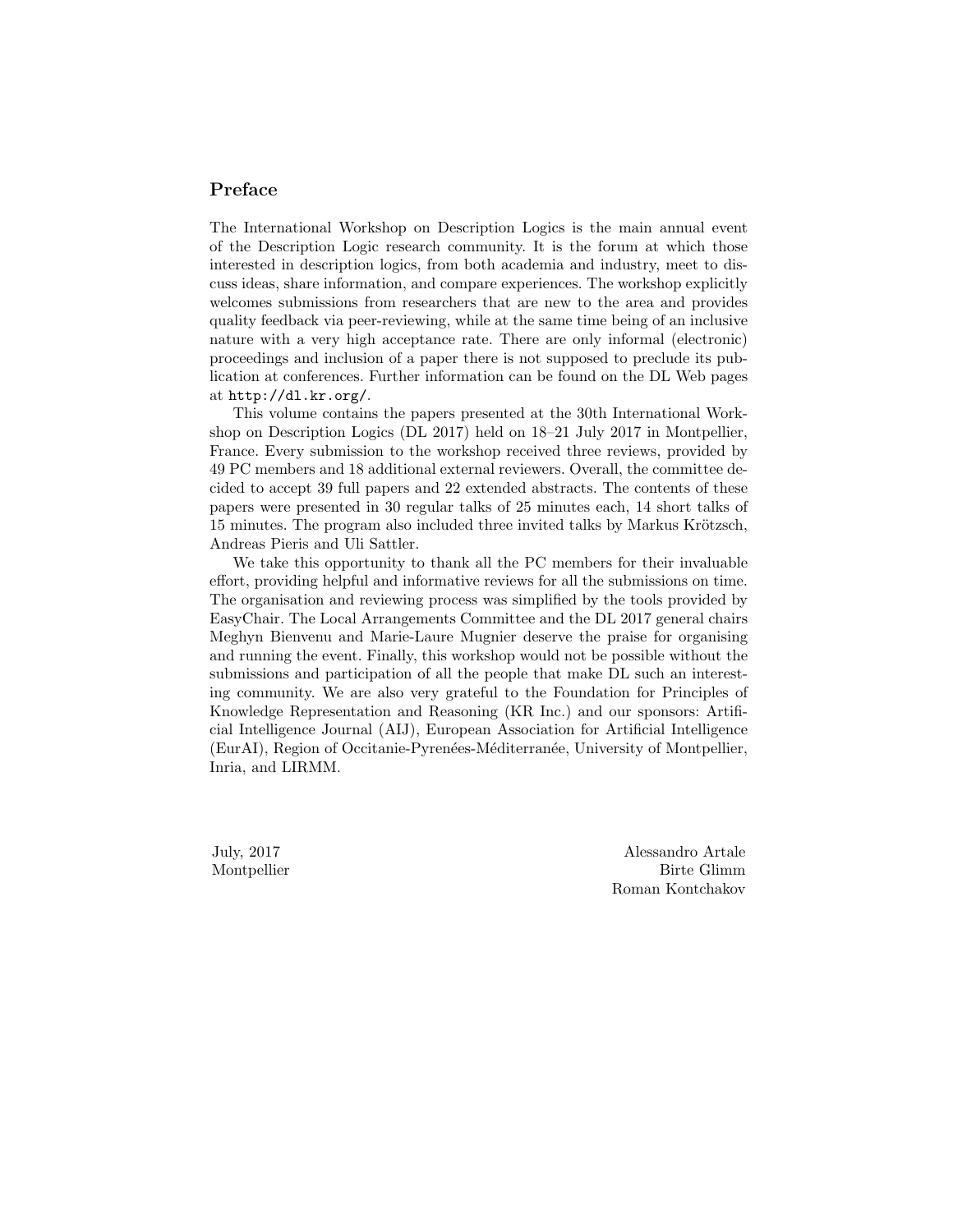## Programme Committee Chairs

| Alessandro Artale | Free University of Bozen-Bolzano, Italy |
|-------------------|-----------------------------------------|
| Birte Glimm       | University of Ulm, Germany              |
| Roman Kontchakov  | Birkbeck, University of London, UK      |

### General Chairs

| Meghyn Bienvenu     | CNRS, University of Montpellier, France |
|---------------------|-----------------------------------------|
| Marie-Laure Mugnier | University of Montpellier, France       |

#### Programme Committee Members

Alex Borgida Rutgers University, USA Stefan Borgwardt TU Dresden, Germany Víctor Gutiérrez-Basulto Cardiff University, UK Markus Krötzsch TU Dresden, Germany Barbara Morawska TU Dresden, Germany Magdalena Ortiz TU Wien, Austria Riccardo Rosati Sapienza University of Rome, Italy

Franz Baader TU Dresden, Germany Elena Botoeva Free University of Bozen-Bolzano, Italy Bernardo Cuenca Grau University of Oxford, UK Giuseppe De Giacomo Sapienza University of Rome, Italy Silvio Ghilardi Università degli Studi di Milano,Italy Laura Giordano Università del Piemonte Orientale, Italy Martin Homola Comenius University, Slovakia Matthew Horridge Stanford University, USA Ernesto Jimenez-Ruiz University of Oslo, Norway Mark Kaminski University of Oxford, UK Yevgeny Kazakov The University of Ulm, Germany Evgeny Kharlamov University of Oxford, UK Boris Konev University of Liverpool, UK Oliver Kutz Free University of Bozen-Bolzano, Italy Domenico Lembo Sapienza University of Rome, Italy Maurizio Lenzerini Sapienza University of Rome, Italy Carsten Lutz Universität Bremen, Germany Nicolas Matentzoglu University of Manchester, UK Thomas Meyer University of Cape Town & CAIR, South Africa Boris Motik University of Oxford, UK Linh Anh Nguyen University of Warsaw, Poland Peter Patel-Schneider Nuance Communications, USA Rafael Peñaloza Free University of Bozen-Bolzano, Italy Andreas Pieris University of Edinburgh, UK Antonella Poggi Sapienza University of Rome, Italy Guilin Qi Southeast University, China